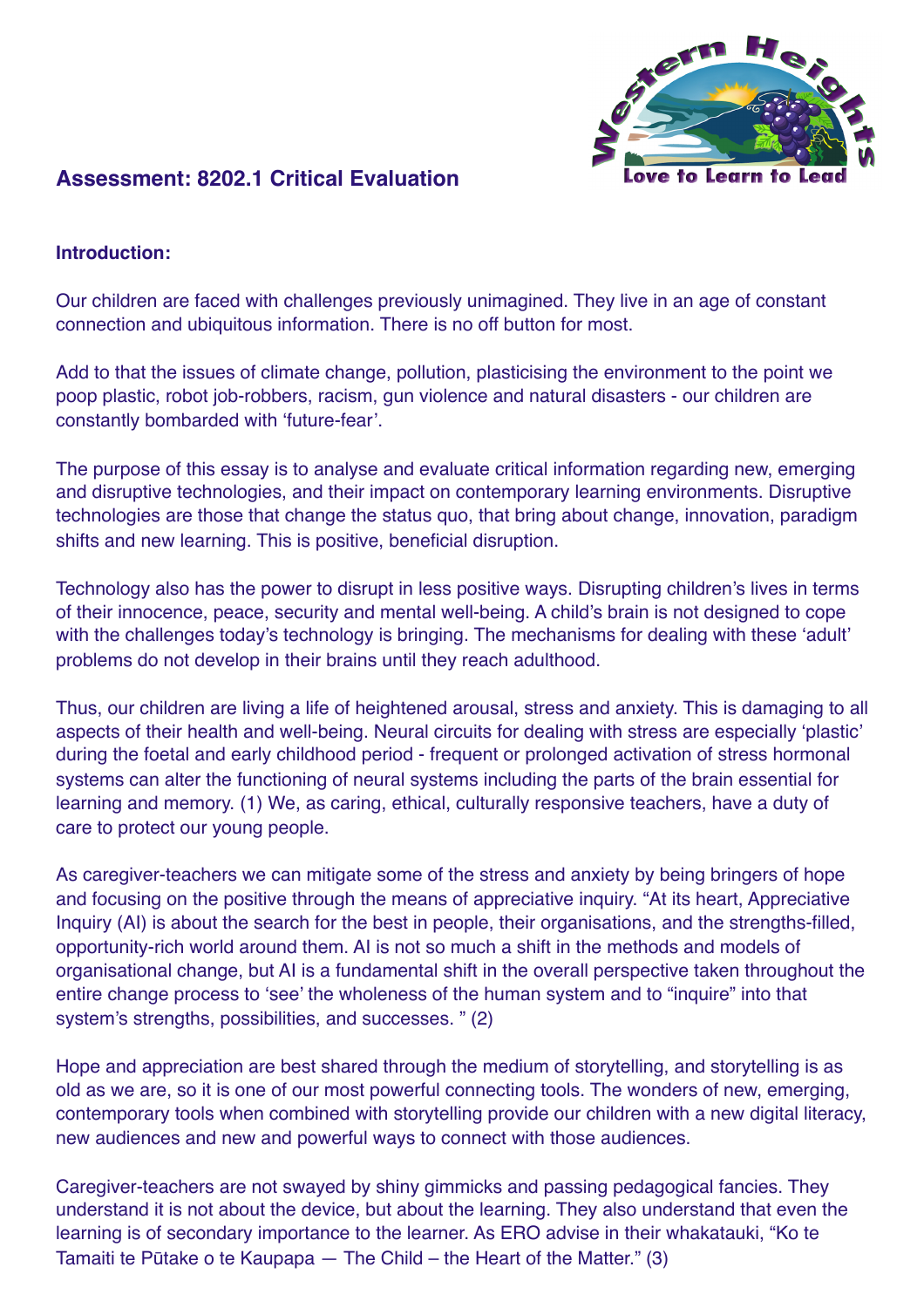## **A critical evaluation of the adoption and impact of new, emerging and disruptive technologies in teaching and learning practice in contemporary education through leadership and collaboration:**

Technology is disrupting our children's lives. What makes it harder for them and for us is that the age of 'development' is lowering. For example, we have chain stores selling bras and makeup for seven and eight-year-olds — "Supermarket giant Tesco has been heavily criticised for selling a padded plunge bra aimed at girls as young as seven." (4). Children are accessing domains that previously were exclusive to teenagers - the 13-year-old age barrier for having a social media account is no barrier at all, for example.

The teenage years are a time where young people find their identity and take active steps to separate themselves from parents. With the lowering of the age of development, this is now happening more and more for children as opposed to teenagers. At a time when their minds are most impressionable, our children are shutting out parents and opening themselves to an unmoderated world - one where there is no evident conscience in play - technology has no conscience.

Rachel Swan, in San Francisco Weekly's article "Spy Kids: We're Snooping on Students to Stop Them From Snooping on Each Other," explains the digital migratory patterns of teens:

• When Facebook became the province of old people showcasing their baby pictures or preening about their lasagna, teens had already fled to Instagram and Twitter. Then they bounced to a Twitter video application called Vine -- which allows users to express themselves through six-second looped videos. Then they moved to Snapchat, the ephemeral photosending app through which users send images that are automatically erased shortly after they're opened. Then they tried a text-messaging service called Kik. Some ultimately returned to Facebook, but adjusted their privacy settings. (5)

Rachel wrote this article in January 2014. Five years is a lifetime in this digital age and the behaviours she described for teens at that time are now the behaviours of pre-teens in my experience.

Children who are separating themselves from the care, nurture, guidance and protection of family in order to actively engage in the social media world are putting their safety and wellbeing at risk and increasing their levels of stress.

Stress is of increasing concern in our society. Our Board of Trustees has been focused on reducing and addressing the causes of stress in our school, and actively seeking to ameliorate stress wherever possible. Our Board has provided staff with access to counselling as a result. Clearly, stress is a challenge for adults, with adult brains, fully developed to cope with such stress. Children's minds are not developed or designed to cope with stress in the same way.

Believing children are resilient by nature may be a fantasy according to Darcia F Narvaez Ph.D., writing in Psychology Today. She concludes her piece by writing, "So let's stop aiming for resilient children, which is just an excuse for minimal care, and start thinking about thriving children. To thrive, children's needs must be met. In early life that means constant touch, no distress, breastfeeding as long as possible, multiple responsive adult caregivers, free play in nature, not to mention laughing and joyful social relations. Early life wires the brain and body for lifetime functioning. So if you want your children to flourish now and later, start with the above-named ancestral practices." (6)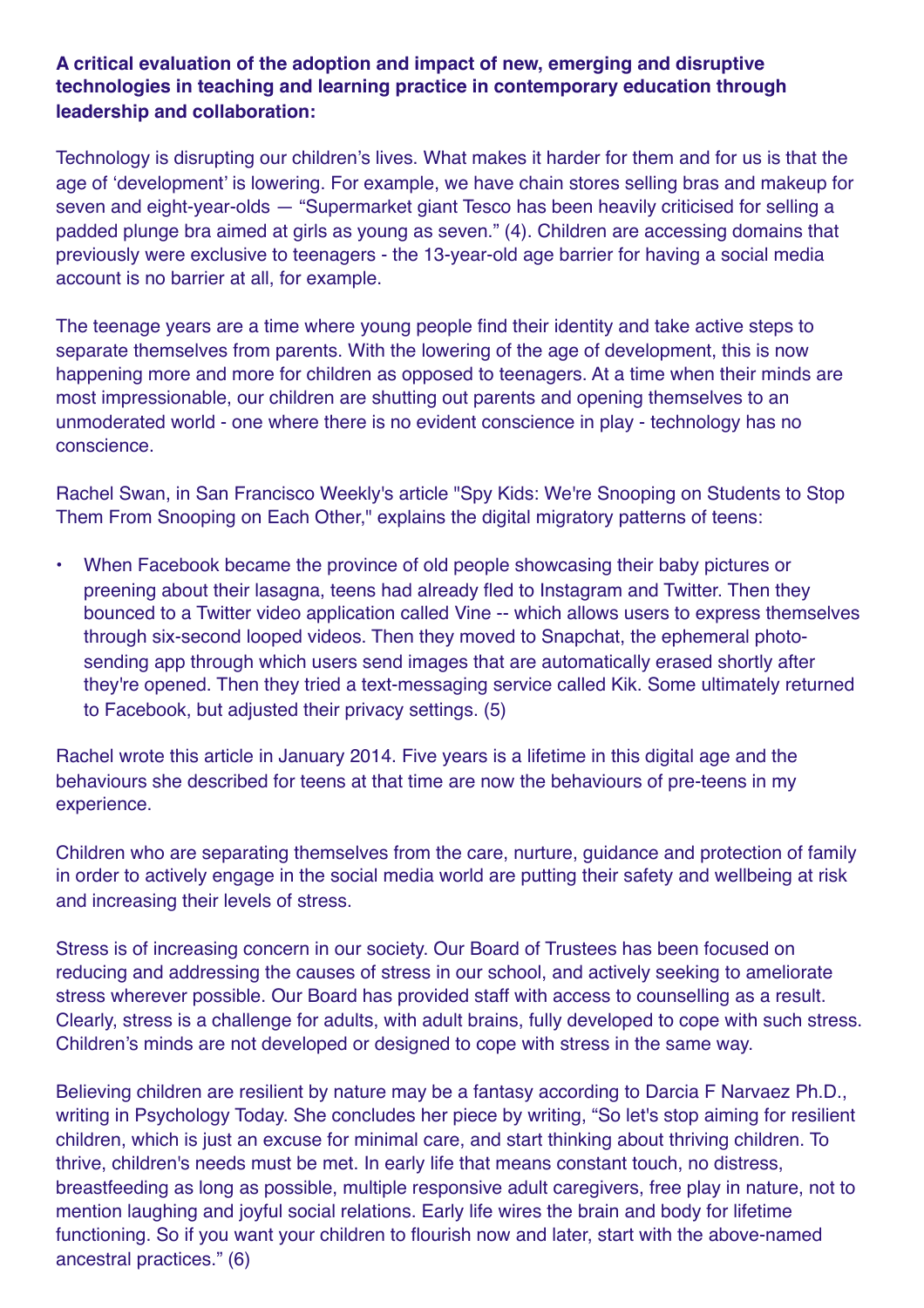The message is clear to me. Children are being exposed to increasingly stressful information and issues, at an increasingly younger age, at an increasing level of ubiquitousness. This leads to increasing levels of stress, and stress is harmful.

A 2005 paper addresses childhood stress. Titled, "Excessive Stress Disrupts the Architecture of the Developing Brain" by 'The National Scientific Council on the Developing Child' - a multidisciplinary, multi-university collaboration designed to bring the science of early childhood and early brain development to bear on public decision-making. (7)

The paper begins with the premise, "the future of any society depends on its ability to foster the healthy development of the next generation. Extensive research on the biology of stress now shows that healthy development can be derailed by excessive or prolonged activation of stress response systems in the body and the brain, with damaging effects on learning, behaviour, and health across the lifespan. Yet policies that affect young children generally do not address or even reflect an awareness of the degree to which very early exposure to stressful experiences and environments can affect the architecture of the brain, the body's stress response systems, and a host of health outcomes later in life." (7)

I would contend damaging effects on learning, behaviour and health across their lifespan is no small issue. The paper goes on to state, sustained activation of the stress response system "… leads to high, sustained levels of cortisol or corticotropin-releasing hormone (CRH) … resulting in damage to the hippocampus … the area of the brain critical to both learning and memory as well as to some types of stress response regulation." (7)

The Education Act 1989 (8) governs our roles and responsibilities as teachers. It goes under the Latin heading, 'In Loco Parentis' - meaning Parent In Place. This means between 9 am and 3 pm (at the minimum) we are the mum and/or dad to each child in our care. The parent in place. Each child becomes our son or daughter. Each child becomes our own flesh and blood, and takes the place of primary importance in our life - for that is what it means to be a parent, and in our case, a caregiver-teacher.

One job of a teacher is to support learners to access the New Zealand Curriculum in all its richness. As teachers we are called on to be many things, in some ways, to be all things to all learners. In my long experience, I have reflectively simplified this to perhaps five key roles.

- **Coach**
- Co-constructor
- **Critical Friend**
- Change-catalyst
- **Caregiver**

In my opinion and experience, this latter role of caregiver is key. We are teachers and learners but before that, we are parents and caregivers. We are caregiver-teachers because we are passionate and because we want to make a difference in every child's life, every day. Our passion is to teach effectively and affectively. We love and respect our children, helping them succeed at the work of school, building their self-esteem by treating each child as having worth and dignity, and enabling children to gain a first-hand appreciation of the meaning of morality by being treated in a moral way. (9)

Parents do not want their children to suffer harm, to be stressed or anxious. Neither do caregiverteachers. As caregiver-teachers it is also our job to reflect on emerging and disruptive technologies, and their impact on contemporary learning environments.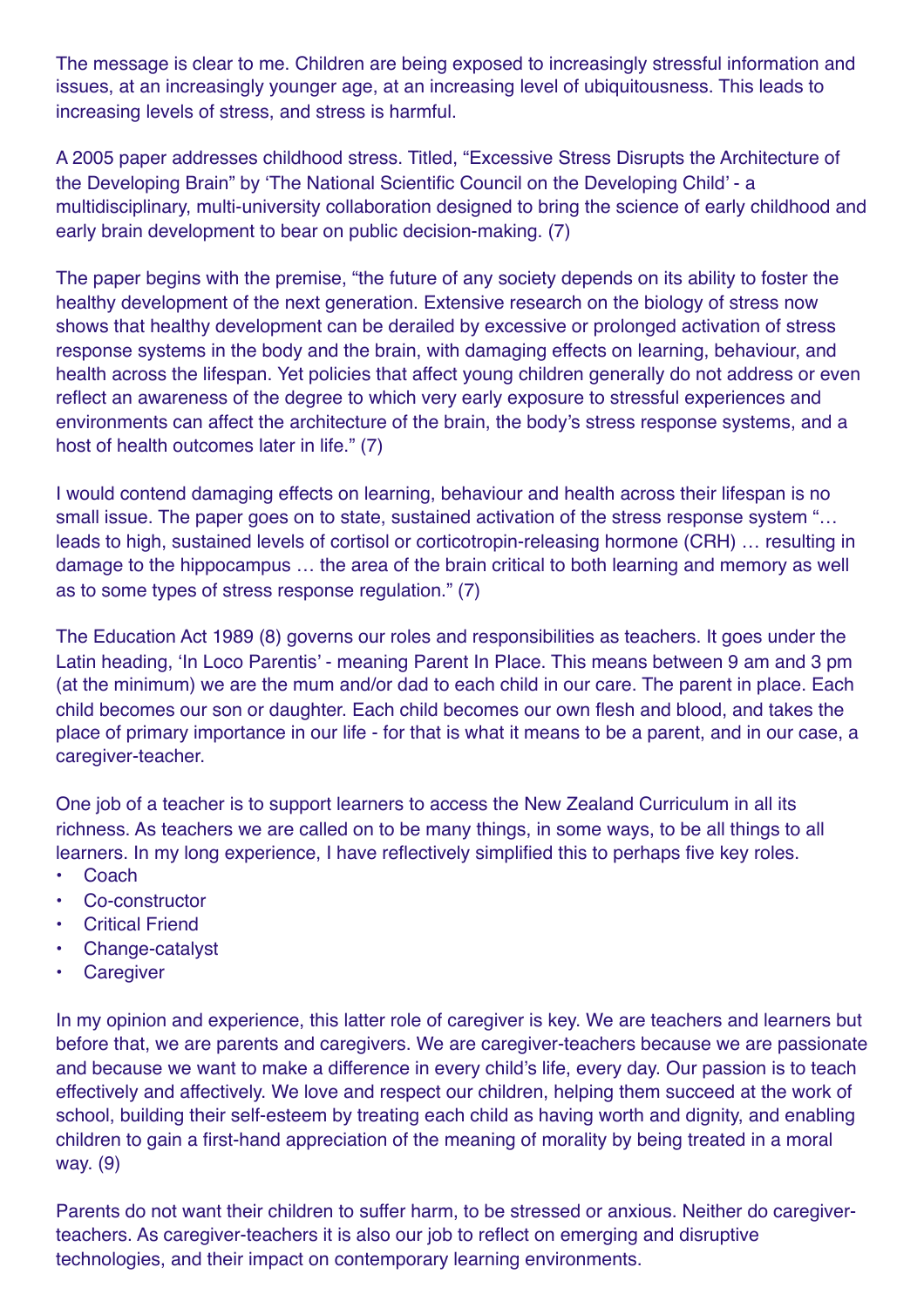#### **Emerging Technologies - Power, Potential, Possibilities and Dangers:**

When I arrived at my current school five and a half years ago, there was virtually no technology in place. There were a few interactive whiteboards, ten iPads and 15 very old and outdated Windows desktop computers. Teachers had to pay for TELA laptops if they wanted them, so opted not to have them.

We began by identifying the needs and opportunities technology could address for our learners both student and teacher. This generated a sense of purpose and empowerment, rather than a feeling of overwhelmingness. As a result, we transformed the teaching and learning environment for all learners. Children have:

- Produced marketing movies for our school
- Multi-media projects
- Composed music
- Created digital art and artefacts
- Created puppet shows
- Constructed web sites
- CAD designed digital artefacts and 3-D printed them
- Created online games
- Populated their own YouTube Channels
- Coded games, activities and artefacts
- Made Makey-Makeys
- Built a Mindstorm Robot to solve a Rubik Cube
- Live-streamed events
- Created teaching videos
- and much, much more

We celebrate and build upon these achievements on a daily basis at our school. We take joy from this and from the joy this brings our learners - students and teachers.

At the same time, we are aware of the challenges that such access brings. As caregiver-teachers we must seek to do all we can to address the stress these challenges bring to our learners. Digital citizenship is an increasingly frequent focus in our curriculum. We teach children the importance of safe practices online. We raise awareness, provide guidance and do all we can to be the proxy for their prefrontal cortex and serve as their digital neighbourhood support system. And yet, this is not enough.

Some years ago I took over the principalship of a school where children were expected to be autonomous leaders of their learning and life. There was a deep stream completely behind a large flax outcrop. Five-year-olds were wandering down to investigate unsupervised. The dangers should have been obvious, equally the duty of care to ensure no child drowned, as one nearly did.

The internet was made available unfettered and unfiltered. Children were expected to make good choices of their own volition. One end result was middle school children accessing extreme porn in a secluded corner of a room during interval. Some six-year-olds also observed this porn and a week later were engaging in oral sex in the toilets - forcing one child to participate against his will.

There are many more examples that could be shared. My point is children's brains are not designed or developed to cope with some of the challenges and much of the material that can be found online. Sex sites invest millions in 'hooking' techniques.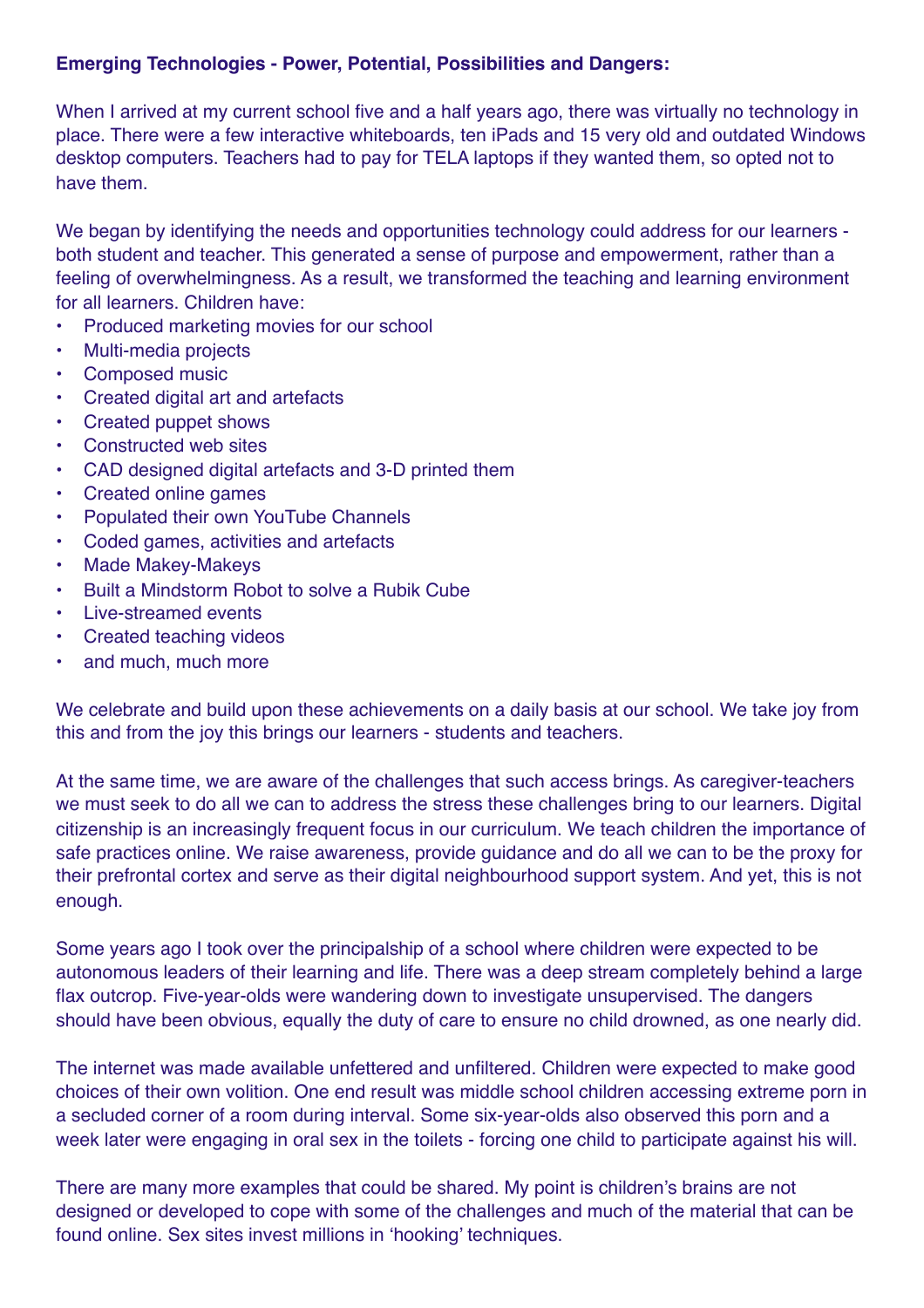PORN KILLS LOVE™ © Fight the New Drug, Inc. 2019, All rights Reserved. Fight the New Drug, Inc. is a US 501(c)(3) public charity, EIN 26-3550143. On their website, they share an article, written May 31 2019, "What's The Average Age Of A Kid's First Porn Exposure?" (10)

That article states, "Young people are being exposed to porn much earlier, but that porn is often much more extreme than it ever used to be. That can be worrying because studies have shown that kids who have been exposed to hardcore images and videos can be more likely to want to repeat what they've seen without exactly understanding the meaning or the impact of what they've seen. That's led to scenarios in which younger and younger girls and boys are being pressured into sexual acts by their peers and learning that sex is about fear, violence, and domination—not love, intimacy, and connection.

At the same time, limiting access to porn is much more difficult than it's ever been. Even if the home computer and family mobile devices are safeguarded, there's always a friend with a smartphone or unchecked internet access, and not even the most diligent parents can be 24/7 watchdogs. With the way things are right now, early exposure to porn is almost impossible to control completely." (10)

As caregiver-teachers we must play our part in protecting our children. N4L's 'Fortigate' (11) filtering is a tool that most schools now employ to aid in providing such protection. However, technology never stands still and has no conscience. Cell phone companies are looking for new ways to make money and lock in customers. Ever cheaper data plans offering ever larger data access bundles are the norm. It is quite common for children at my school to have unlimited data plans on their mobile devices. As such, they have unfettered and unfiltered access to the internet.

A 2008 article by Ben Johnson in Edutopia talks about "The Barbed Wire Model of Classroom Management." (12) Barbed wire was used as a barrier to keep some of us in and others of us out. Barbed wire led to razor wire, and razor wire to electrified wire. Those employing such tools soon learn that those who are determined enough will always find a way through - under, over, around, but always through.

As caregiver-teachers we can only do our best to educate, advise and protect as best we can. We must not lose heart nor admit defeat. We can take heart that we can be as determined as those who would break through, as creative in our efforts as they are in theirs.

# **Addressing digital fluency and the implications for teaching and learning practice in contemporary education through culturally responsive leadership and collaboration through applying Appreciative Inquiry:**

As Dennis Littky (2005) states, "We have two mantras: 1) to always do what's best for kids, and, 2) to teach one student at a time. The idea is that schooling … is really about helping kids. I would like for every kid to have his or her own individual plan because every kid is so different. At The Met, we help kids find their interests and passions and then figure out how to teach them to read, write, and think like scientists and mathematicians through relevant hands-on learning." (13)

"The task of (school) leadership is to create an alignment of strengths in ways that make the (school's) weaknesses irrelevant." Peter Drucker (14)

Most schools function on an unwritten rule - to fix what's wrong and let the strengths take care of themselves. If we change our focus from problems to positives, from perplexities to possibilities, we reduce stress and remove the feeling or overwhelmingness. For our children's sake, for all our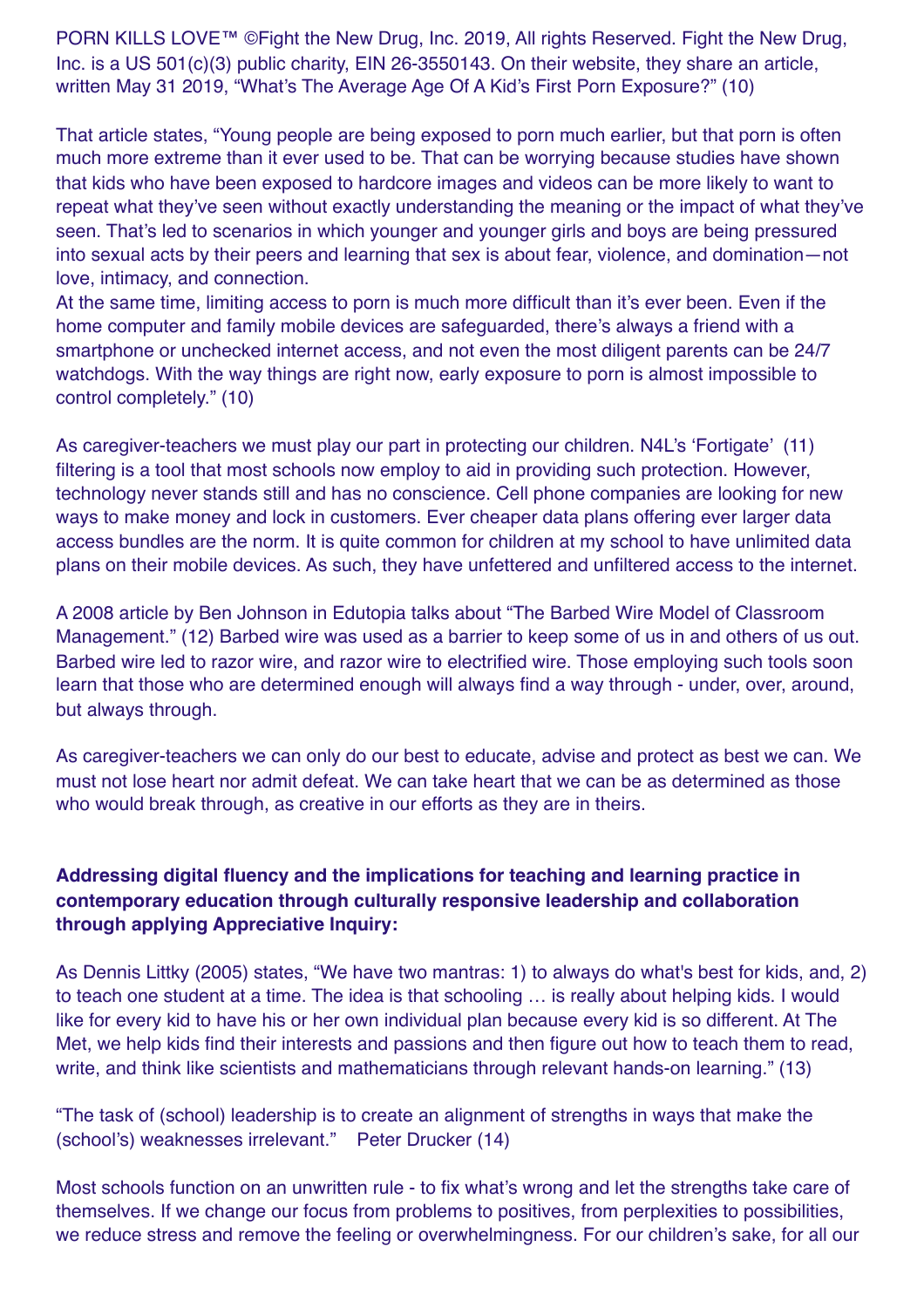sakes, this focus on the positive is so important. We can achieve this through the principles of Appreciative Inquiry. (2)

From this standpoint, children, their learning and their needs, are not problems to be solved, they are rich answers to questions we have not framed. One of the first of those questions is, how can we positively engage the powerful, positive potential of us all toward transforming our learning, our lives and our school?

As caregiver-teachers we are not ignoring the problems - we are approaching them from the other side. At its heart an appreciative inquiry approach is about systematically discovering the best - in our people, our school, our situation, and our world around us. This generates hope instead of feelings of despair or disempowerment. We all depend on hope. Barack Obama understood this and used this one word as a cornerstone of his 2008 election campaign. (15)

Scott Barry Kaufman in Psychology Today in December 2011, writes, "Cutting-edge science shows that hope, at least as defined by psychologists, matters a lot. Hope is not a new concept in psychology. In 1991, the eminent positive psychologist Charles R. Snyder and his colleagues came up with Hope Theory. According to their theory, hope consists of agency and pathways. The person who has hope has the will and determination that goals will be achieved, and a set of different strategies at their disposal to reach their goals. Put simply: hope involves the will to get there, and different ways to get there." (16)

Kaufman goes on to say, "Hope leads to learning goals, which are conducive to growth and improvement. People with learning goals are actively engaged in their learning, constantly planning strategies to meet their goals, and monitoring their progress to stay on track. A bulk of research shows that learning goals are positively related to success across a wide swatch of human life—from academic achievement to sports to arts to science to business." (16)

There is a popular acronym for HOPE attributed to Lou Holtz, then the head football coach of the University of South Carolina, in September 1999, "Have Only Positive Expectations." (17) Beginning from a positive position, from positive expectations, gives us a solid base from which to launch and move forward.

As caregiver-teachers we bring hope to our children. Appreciative Inquiry facilitates the achievement of this. Appreciative Inquiry is a narrative-based process of positive change. (18) We become a community of story-tellers - sharing good news at every opportunity.

#### **Developing digital fluency in contemporary education through culturally responsive leadership and collaboration through Original Practice, in particular, story-telling:**

And so we come full circle. Original practice is an approach to learning as old as humans. A cornerstone of original practice is story-telling, again as old as mankind. Modern pedagogy, modern technology and modern approaches to teaching and learning allow us to take story-telling to a whole new level, to give our children a new voice, a new literacy and a new audience.

Story is the most human thing in existence. It's how we assemble the random data of daily life into memories, how we communicate lessons, how we bond. No matter where we push our technology, story will be the link that binds us to it, and we will always need a method to take these ideas in our minds and turn them into stories. (19)

Fritz Heider, in "An Experimental Study of Apparent Behaviour" discovered humans will assign meaning and patterns to virtually anything. (20) Our perception, in its most basic form, is wired to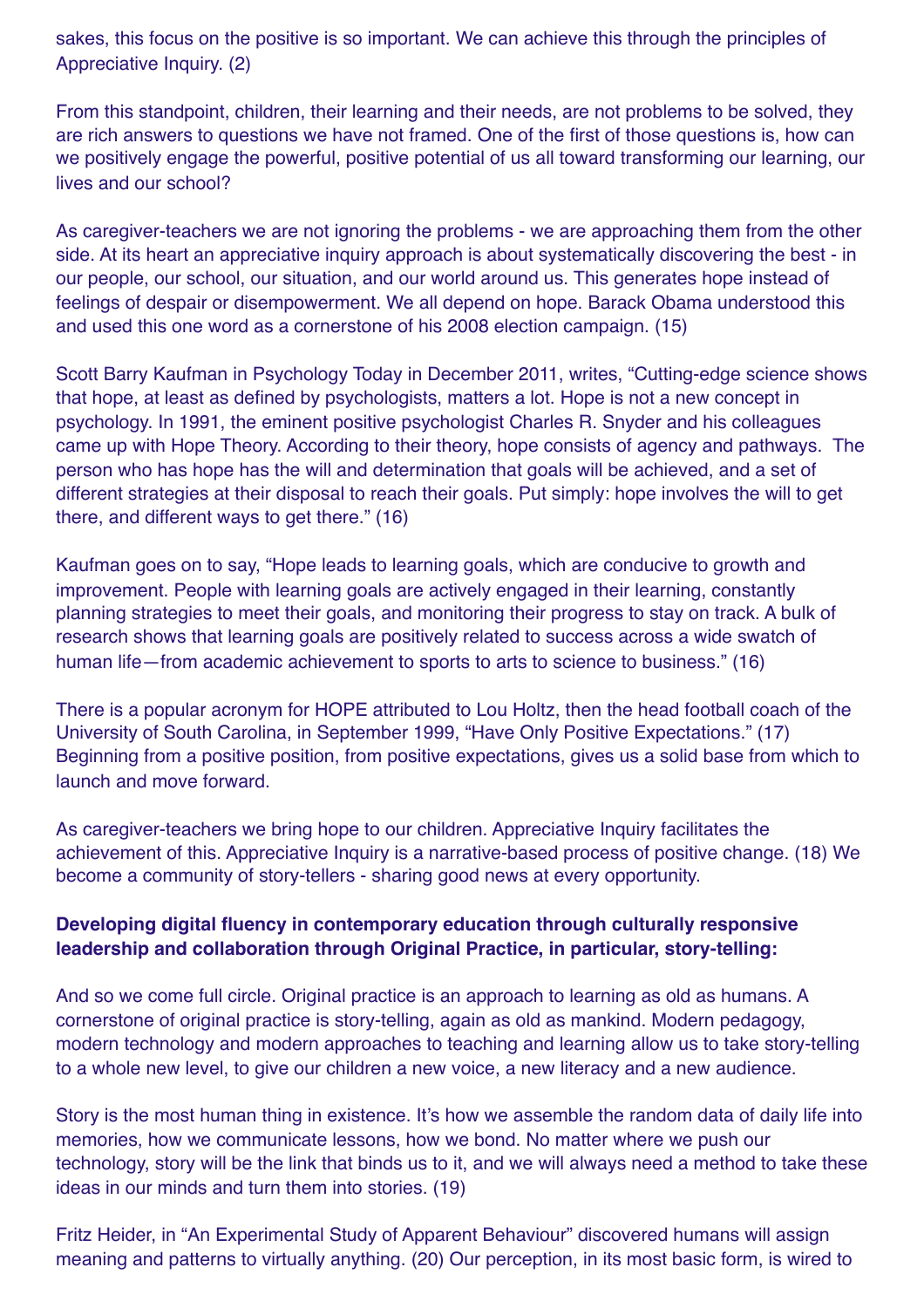find story in everything we see, and our memories do the same work after the fact. So our brain is a storytelling machine.

According to Ed Young, writing in "The Atlantic" in 2017, "Storytelling is a universal human trait. It emerges spontaneously in childhood, and exists in all cultures so far studied." (21) It is ancient.

Storytelling is as old as civilisation and as fresh as the new morning. Words, both written and spoken, can bring people together. They can stimulate the imagination. They can open a child's eyes to worlds of wonder and to the hope of humanity. One of the greatest gifts we can share with our children is the gift of stories and storytelling.

#### **Contemporary Educational Practice and Digital Fluency:**

When thinking of contemporary teaching practice many will focus on one to one devices, apps for every purpose, and the 4 As of learning - Anytime, Anywhere, Anything, Anyone.

Contemporary teaching practice is not about devices or access, it is about methodology. Realworld learning can be via VR. Mentoring can be via Robots and/or AI. Hands-on can be via VR, the spatial web - web 3.0, the holographic web that is the next www iteration.

We could bundle all this together and call it cybergogy. (22) However, whether it is andragogy, heutagogy or cybergogy, the principals, the methodology and the over-arching picture remain the same - it is just the vehicle that changes as we move into the future.

Contemporary educational practice requires both a new form of leadership and a new form of teaching. Leadership that draws on current best leadership practice and research as well as drawing on a range of foresight frameworks and tools to help make sense of what's happening and to navigate the future. Teaching that moves from digitising what we know and do, to digitalising why we know and how we know.

In 2011 and 2012 I worked with 70 Canterbury schools under the auspices of Canterbury University in the field of 'Digital Innovation and Development, specifically exploring ways e-Learning can supplement traditional ways of teaching'. In that time I found many schools conflated being a digital native with being a confident consumer of digital artefacts

Digital natives have moved far beyond being able to connect and consume with ease, they are fluent in 'digitalese'. Kevin Henry, writing for Columbia College in 2009, addressing "the interplay of technology and learning and its complex and intertwined histories," identified "… One possible solution to this concern is the creation of a new language - a 'digitalese'- which would promote a more expansive use of technology as an exploratory medium rather than a singular application in this networked world of malleable information." (23)

From my own background as an adviser in E-Learning and M-Learning, I would define digitally fluent learners as ones who have mastered the my Seven Cs process model.

- Consume
- **Consider**
- Curate
- Connect
- **Collaborate**
- **Create**
- **Communicate**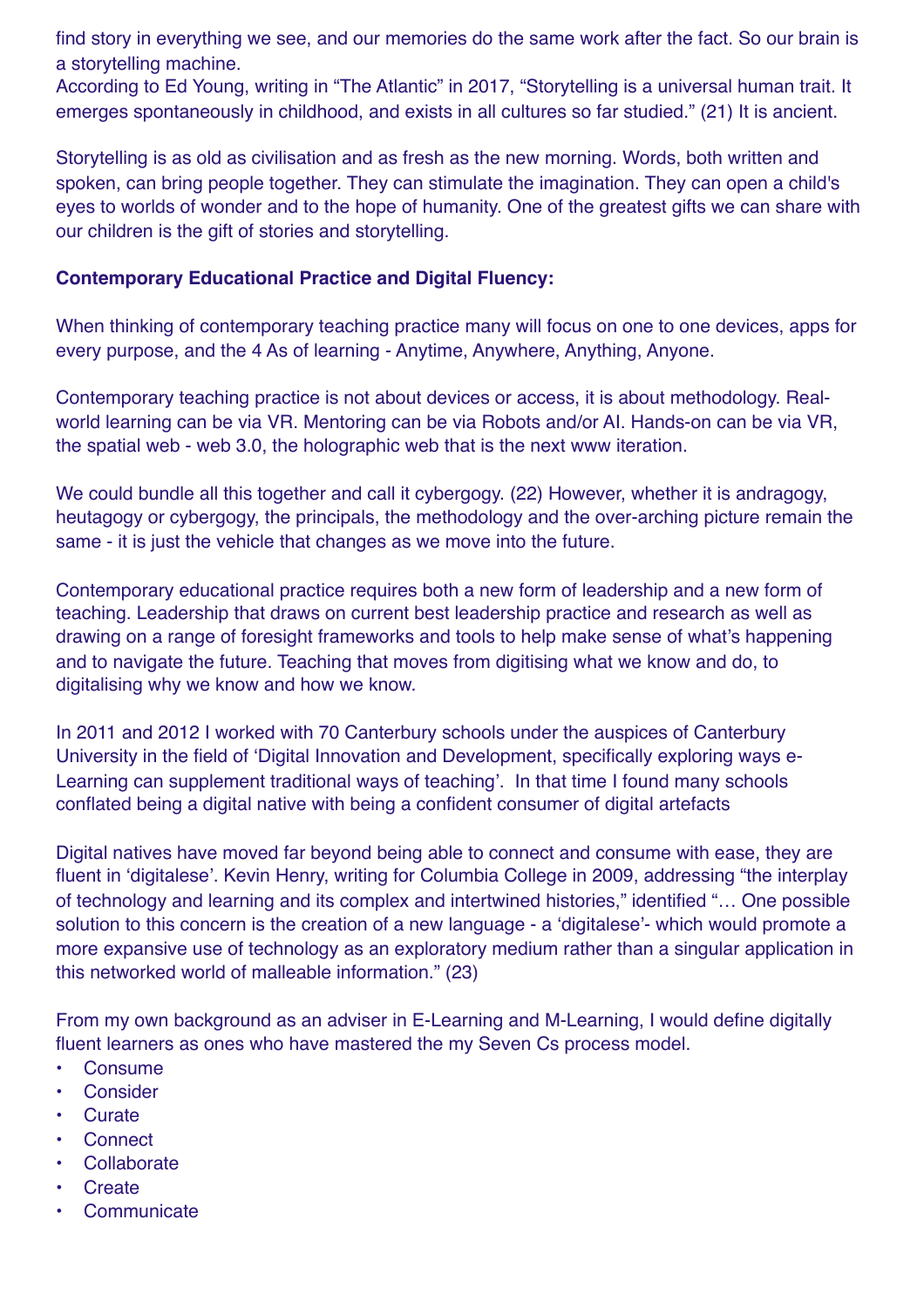This is my imperfect definition, based on 31 years of experience in the digital learning field. During that time I was confirmed as an Apple Distinguished Educator in 2009, was an E-Learning Advisor with UC Education Plus for two years, was secretary of ACES - the quaintly named Auckland Computers in Education Society, was a TUANZ presenter for a number of years and presented at numerous ICT conferences around the country for a number of years.

There are links that can be made with Bloom's Revised Taxonomy (24) that may help clarify the seven Cs thinking.

| Consume     | Relates well to Remember - there is little thinking or processing required                                                                       |
|-------------|--------------------------------------------------------------------------------------------------------------------------------------------------|
| Consider    | Relates well to Understand - there is thinking and interpreting involved                                                                         |
| Curate      | Relates well to Apply - having considered, information is systematically organised                                                               |
| Connect     | Relates to Analyse - analysing contacts, resource people to connect and work with                                                                |
| Collaborate | Relates less well to Evaluate - as collaborators we evaluate ideas and information<br>but the key is working together                            |
| Create      | This is the pinnacle for Bloom and also for digital fluency. Generating new<br>knowledge, new understanding and new artefacts representing this. |

Communicate does not have a correlation in Bloom's revised taxonomy. Communication is about sharing the learning with an audience. As a digitally fluent communicator, learners share their creations via web sites, YouTube channels, blogs, Instagram, Twitter and a plethora of similar platforms and avenues.

Fluency in any language implies you think in that language — second language speakers think in their first language, then translate into their second.

If I am fluent I process in that language and then communicate in it confidently  $-$  it is much more than competence.

Our goal is to grow digitally fluent learners who think computationally - in **if**… **then** … terms). Who seek and grasp opportunities to communicate via image, design, music and sound, incorporating emotion, clarity and insight. Storytelling using multi-media tools is one way of growing this fluency. From my experience, I believe it is vital teachers do not defer to their students as superior digital natives. Instead, they should see their students as young, impressionable minds, confident in the manipulation of technology but needing guidance to be discerning users and competent creators.

# **Conclusion:**

A life of heightened arousal, stress and anxiety is damaging to all aspects of children's health and well-being. Caregiver-teachers can mitigate some of the stress and anxiety by communicating hope and focusing on the positive through the means of appreciative inquiry, and via the medium of storytelling.

Dr. Jean Twenge -prominent researcher and professor of psychology - refers to the ultraconnected generation as "iGen". (23) In her research, she notes changes in adolescent behaviour right around the year 2012. This specific year overlaps with when smartphone usage in America surpassed 50% of the population. All children born right before or after this year are now growing up not knowing a world without the internet, the iPhone, or Instagram. In her words, "There is compelling evidence that the devices we've placed in young people's hands are having profound effects on their lives - and making them seriously unhappy." (25)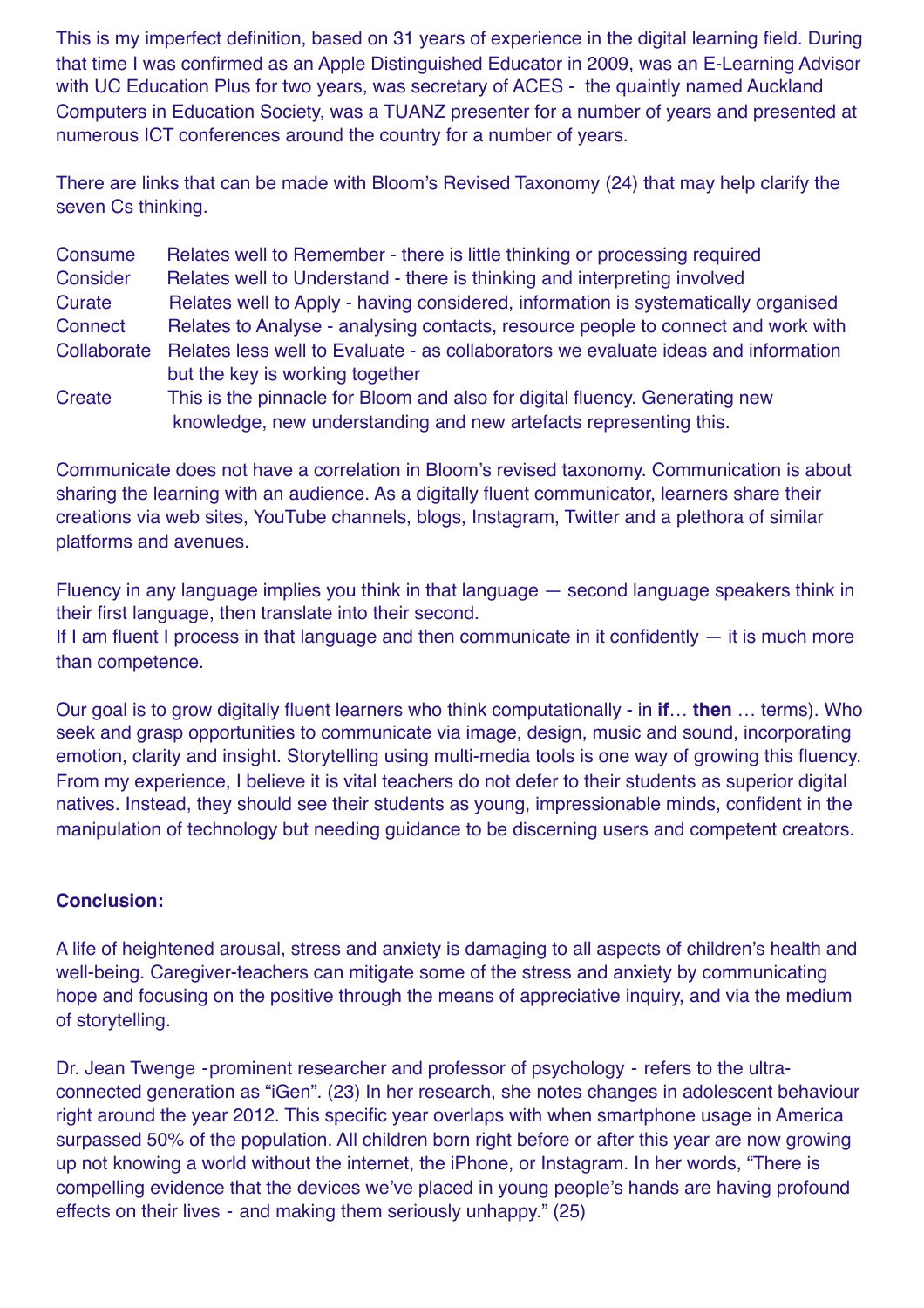For these reasons, it's critical that schools implement new strategies to adapt to this new generation and their unique set of struggles.

As caregiver-teachers we see the potential and possibilities new and emerging technology offer our learners - students and teachers. We also see the dangers that accompany these technologies and always-on access. We have to tread a narrow, ever-shifting path, fraught with challenges and rich with opportunities. It is an exciting time to be a learner and a caregiverteacher.

Of all the creatures of earth, only human beings can change their pattern. Man alone is the architect of his destiny." - William James (26)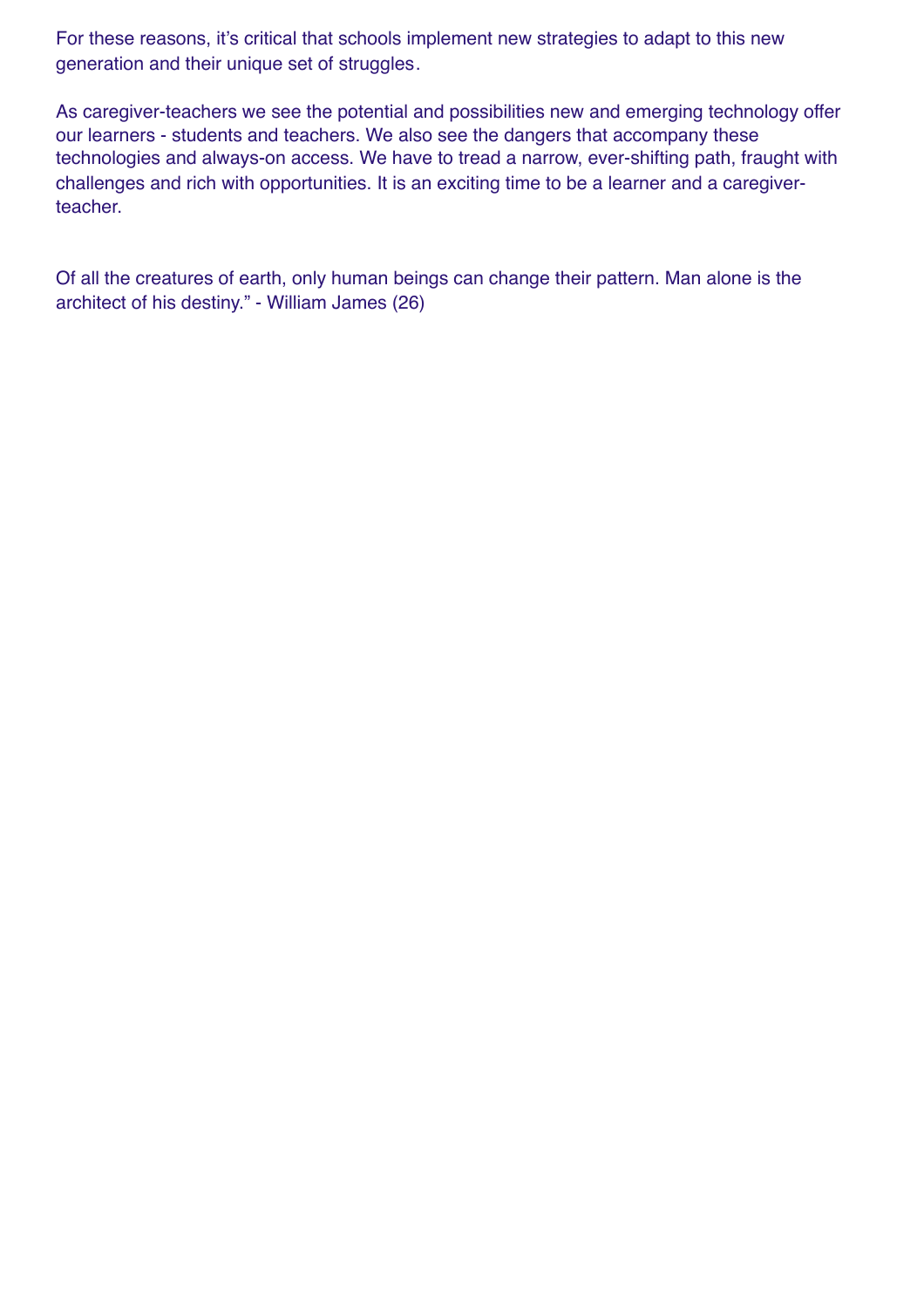# **Bibliography:**

(1) Gearity, Anne (2009). Developmental Repair: A Training Manual. An Intensive Treatment Model for Working with Young Children Who Have Experienced Complex Trauma and Present with Aggressive and Disruptive Symptoms. Washburn Center for Children. http://www.washburn.org/pdf/WCCDevRepair60c.pdf Lieberman, A. & Van Horn, P. (2008). Psychotherapy with infants

(2) Excerpt from: Stavros, Jacqueline, Godwin, Lindsey, & Cooperrider, David. (2015). Appreciative Inquiry: Organization Development and the Strengths Revolution. In Practicing Organization Development: A guide to leading change and transformation (4th Edition), William Rothwell, Roland Sullivan, and Jacqueline Stavros (Eds). Wiley

(3) Foreword. (2019). Education Review Office. Retrieved 3 June 2019, from [https://](https://ero.govt.nz/publications/working-with-national-standards-good-practice/foreword/) [ero.govt.nz/publications/working-with-national-standards-good-practice/foreword/](https://ero.govt.nz/publications/working-with-national-standards-good-practice/foreword/)

(4) Cleland, G. (2008). Tesco accused over padded bra for 7-year-olds. Telegraph.co.uk. Retrieved 3 June 2019, from [https://www.telegraph.co.uk/news/uknews/1895575/Tesco-accused](https://www.telegraph.co.uk/news/uknews/1895575/Tesco-accused-over-padded-bra-for-7-year-olds.html)[over-padded-bra-for-7-year-olds.html](https://www.telegraph.co.uk/news/uknews/1895575/Tesco-accused-over-padded-bra-for-7-year-olds.html)

(5) The Digital Lives of Teens: The School is the Neighborhood. (2019). Edutopia. Retrieved 25 May 2019, from <https://www.edutopia.org/blog/digital-teens-school-is-neighborhood-matt-levinson>

Joseph, C., Lamb, J., Schiewe, J., Kane, P., & Curiel, J. (2019). Spy Kids: We're Snooping on Students to Stop Them From Snooping on Each Other. SF Weekly. Retrieved 25 May 2019, from [https://archives.sfweekly.com/sanfrancisco/spy-kids-were-snooping-on-students-to-stop-them](https://archives.sfweekly.com/sanfrancisco/spy-kids-were-snooping-on-students-to-stop-them-from-snooping-on-each-other/Content?oid=2828696)[from-snooping-on-each-other/Content?oid=2828696](https://archives.sfweekly.com/sanfrancisco/spy-kids-were-snooping-on-students-to-stop-them-from-snooping-on-each-other/Content?oid=2828696)

(6) Believing "children are resilient" may be a fantasy . (2019). Psychology Today. Retrieved 3 June 2019, from [https://www.psychologytoday.com/us/blog/moral-landscapes/201106/believing](https://www.psychologytoday.com/us/blog/moral-landscapes/201106/believing-children-are-resilient-may-be-fantasy)[children-are-resilient-may-be-fantasy](https://www.psychologytoday.com/us/blog/moral-landscapes/201106/believing-children-are-resilient-may-be-fantasy)

(7) National Scientific Council on the Developing Child. (2005/2014). Excessive Stress Disrupts the Architecture of the Developing Brain: Working Paper 3. Updated Edition. http:// www.developingchild.harvard.edu

© 2005, 2009, 2014, National Scientific Council on the Developing Child, Center on the Developing Child at Harvard University

(8) Education Act 1989 No 80 (as at 14 May 2019), Public Act Contents – New Zealand Legislation . (2019). Legislation.govt.nz. Retrieved 3 June 2019, from [http://](http://www.legislation.govt.nz/act/public/1989/0080/latest/DLM175959.html) [www.legislation.govt.nz/act/public/1989/0080/latest/DLM175959.html](http://www.legislation.govt.nz/act/public/1989/0080/latest/DLM175959.html)

(9) Teacher as Caregiver, Model, Mentor - SUNY Cortland. (2019). Www2.cortland.edu. Retrieved 3 June 2019, from [https://www2.cortland.edu/centers/character/wheel/teacher-as](https://www2.cortland.edu/centers/character/wheel/teacher-as-caregiver.dot)[caregiver.dot](https://www2.cortland.edu/centers/character/wheel/teacher-as-caregiver.dot)

(10) What's the Average Age of a Kid's First Porn Exposure?. (2019). Fight the New Drug. Retrieved 3 June 2019, from <https://fightthenewdrug.org/real-average-age-of-first-exposure/>

(11) MNU FAQs | N4L. Future Ready, World Ready. (2019). N4l.co.nz. Retrieved 3 June 2019, from https://www.n4l.co.nz/mnu-faqs/